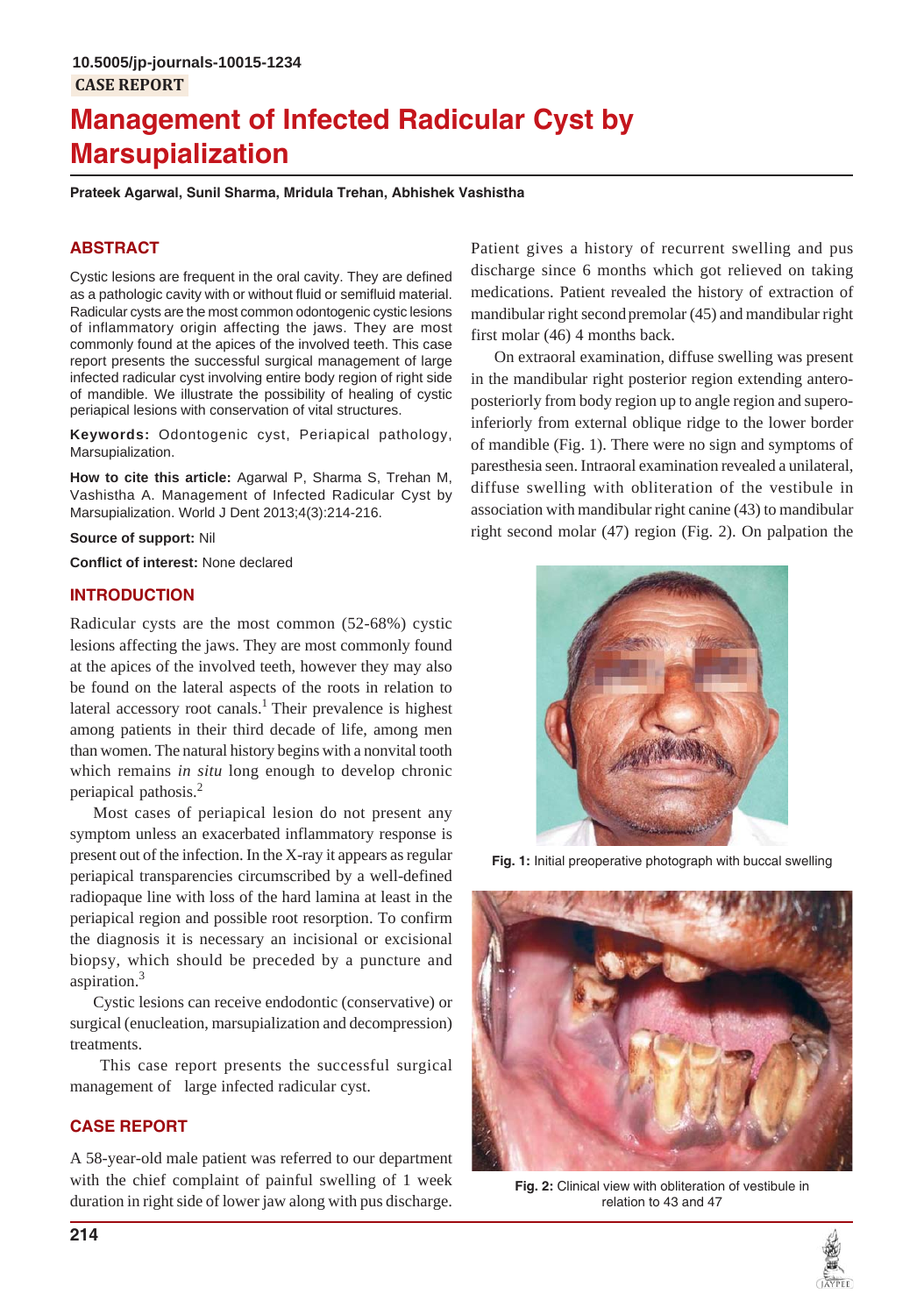*Management of Infected Radicular Cyst by Marsupialization*

lesion was approximately  $3 \times 3$  cm, soft to firm in consistency.

Orthopantomogram (OPG) X-ray revealed a welldefined radiolucency in relation to the roots of 43 and 47 and approaching till lower border of mandible (Fig. 3). Occlusal radiograph showed a dark, dense oval shaped radiolucent lesion approximately  $5 \times 3$  cm in dimension present on right body region (Fig. 4).

A fine needle aspiration of the swelling showed a discharge containing pus and blood. Based on history and clinical examination a provisional diagnosis of infected radicular cyst was made and cyst marsupialization was planned under local anesthesia. Complete blood count and other routine investigation were under normal limit. Histopathology of aspirated fluid showed RBC's and inflammatory cells indicating inflammatory exudates thereby favoring our diagnosis as infected radicular cyst.

Incision was made over the alveolar crest region of edentulous area so that flap lies on the sound bone and there is good accessibility. Bone is removed to expose the underlying cystic lining. The underlying cyst lining is gently eased away from the cavity and specimen was sent for histopathological examination. Extraction of the offending tooth was also performed. All the vital structures were preserved. Bleeding points were arrested with the help of pressure pack and gelfoam. Cystic cavity was irrigated with normal saline and povidone-iodine solution. The cavity was then packed with half inch width ribbon gauze impregnated with iodoform glycerin paste (Figs 5 and 6). Histopathological examination of marsupialized tissue confirmed the diagnosis as infected radicular cyst with cystic lumen lined by stratified squamous epithelium showing an arcading pattern.

Postoperative instructions were given to the patient and patient was kept under antibiotics and analgesics. The dressing was changed after every 15 days.

OPG were repeated at 1, 3, 6 and 12 months which revealed progressively decrease radiolucent area of cystic space and evidence of new bone formation was seen (Fig. 7). The extraoral swelling caused by expansion of the buccal cortical plate also disappeared completely (Fig. 8).

### **DISCUSSION**

Radicular cysts are thought to arise from epithelial cell rests of Malassez in the periodontal ligament, and they are believed to proliferate as a result of periapical inflammation caused by infection of the root canal system.4

Apical periodontal cysts are inflamatory lesions leading to bone resorption and can reach great dimensions and become symptomatic when infected or with great size due to nerve compression. Histopathologically it shows cystic lumen, lined with a thin epithelial lining supported by a fibrocellular



**Fig. 3:** Preoperative orthopantomogram showing a large well-defined radiolucent lesion



**Fig. 4:** Occlusal radiograph showing expansion of buccal and lingual cortical plates



**Fig. 5:** Clinical view of cavity packed with iodoform dressing



**Fig. 6:** A panoramic radiography showing iodoform dressing completely filling the defect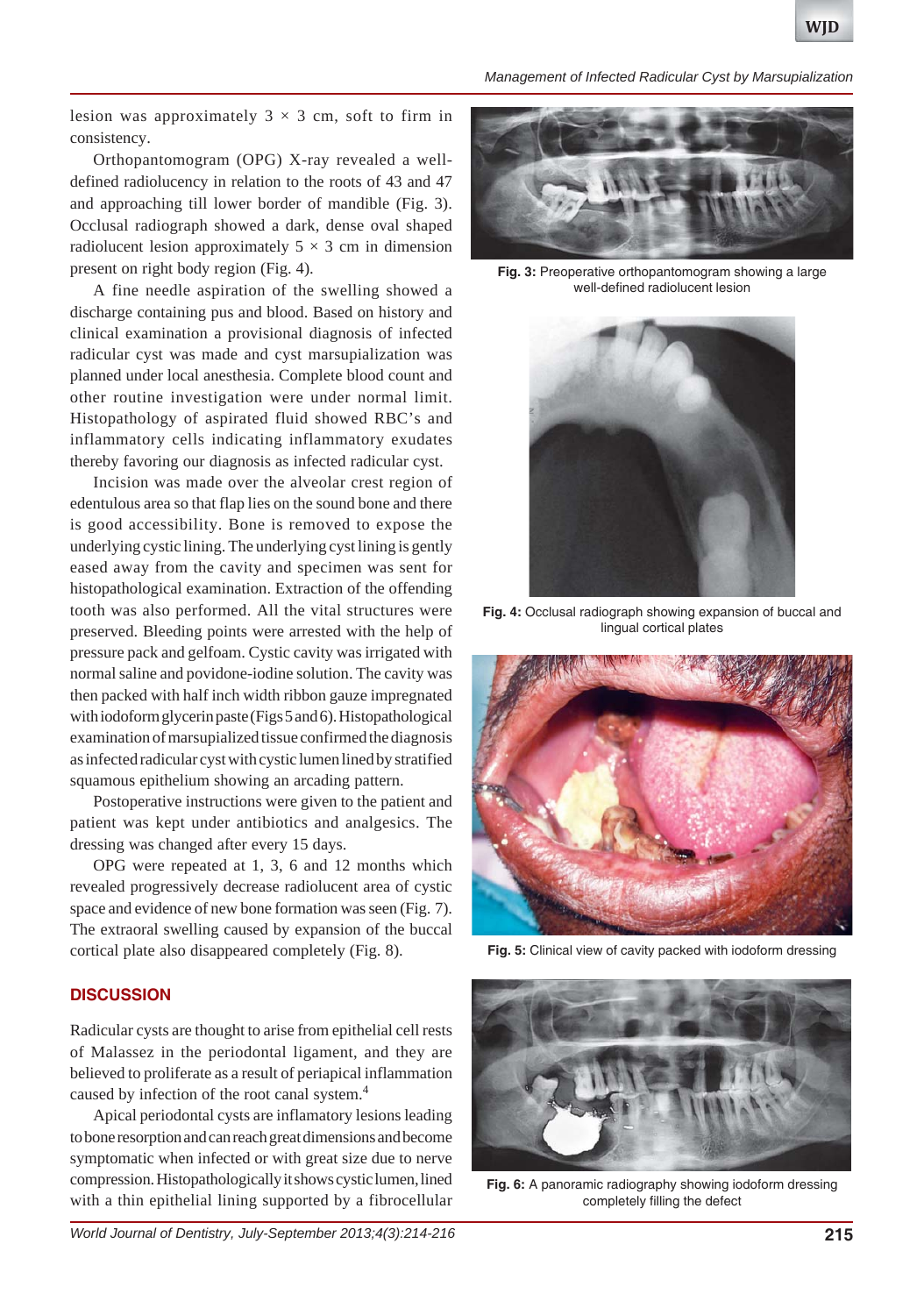

**Fig. 7:** One year follow-up orthopantomogram suggesting satisfactory bone radiopacity and neoformation



**Fig. 8:** One year follow-up photograph with no buccal swelling

connective tissue stroma, showing dense chronic inflammatory cell infiltrate with few cholesterol clefts.<sup>5</sup>

There are two main theories regarding the formation of the cyst cavity. The nutritional deficiency theory<sup>6,7</sup> is based on the assumption that the central cells of the epithelial strands become removed from their source of nutrition and undergoes necrosis and liquefactive degeneration to form the cyst cavity lined by stratified epithelium. The abscess theory<sup>6,7</sup> postulates that proliferating epithelium lines an abscess cavity formed by tissue necrosis and lysis because of the innate nature of the epithelial cells to exposed + connective tissue surfaces.

The treatment of these cysts is still under discussion and many professionals opt for a conservative treatment by means of endodontic technique. However, in large lesions the endodontic treatment alone is not efficient and it should be associated to a decompression or a marsupialization or even to enucleation.<sup>8,9</sup>

In the present case due to the patient's apprehension regarding the presence of a swelling and also the lesions size and extent along with the bone integrity of the cystic wall and its proximity to vital structures surgical procedure of marsupialization was adopted allowing new bone to fill the defect, leading to substantial reduction in the size of the cystic cavity. It shows lower morbidity compared to enucleation in terms of preservation of important anatomical structures, such as the adjacent teeth and the inferior alveolar nerve.

Endoscopically assisted enucleation is an innovative alternative method that can be as conservative as marsupialization, allowing preservation of important surrounding structures, with the greater advantage of onestep treatment, reduced healing period and very low morbidity.10

# **REFERENCES**

- 1. Nair PNR. Nonmicrobial etiology: periapical cysts sustain posttreatment apical periodontitis. Endodontic Topics 2003;6: 96-113.
- 2. Ghezta N. Surgical enucleation of large radicular cyst–case report. J Dento Fac Sci 2012;1(2):29-32.
- 3. Ribeiro PD, Gonçalves ES, Neto ES. Surgical approaches of extensive periapical cyst. Considerations about surgical technique. Salusvita Bauru 2004;23:317-328.
- 4. Daanie TL, Juan JSE, Angela RC. Treatment of large maxillary cyst with marsupialization, decompression, surgical endodontic therapy and enucleation. J Can Dent Assoc 2011;77:b87.
- 5. Gibson GM. Case report: a large radicular cyst involving the entire maxillary sinus. General Dentistry 2001;50:80-81.
- 6. Suhail L, Ajaz AS, Suhail MJ. Radicular cyst. JK Science 2009;11(4):187-189.
- 7. George TJH. Apical cyst theory: a missing link. Dental Hypothesis 2010;1(2):76-84.
- 8. Danin J. Outcomes of periradicular surgery in cases with apical pathosis and untreated canals. Oral Surg Oral Med Oral Path Oral Radiol. Endodontic 1999;87:227-232.
- 9. Rees JS. Conservative management of a large maxillary cyst. Int Endod J 1997;30:64-67.
- 10. Heleia NZ, Ene M*.* Endoscopically assisted enucleation of a large mandibular periapical cyst. Stomatologija, Baltic Dent and Maxillofacial J 2011;13:128-131.

# **ABOUT THE AUTHORS**

## **Prateek Agarwal (Corresponding Author)**

Postgraduate Student, Department of Oral and Maxillofacial Surgery Mahatma Gandhi Dental College and Hospital, Jaipur, Rajasthan, India Phone: 01412591063, e-mail: drprateek86@gmail.com

# **Sunil Sharma**

Dean, Principal and Head, Department of Oral and Maxillofacial Surgery, Mahatma Gandhi Dental College and Hospital, Jaipur Rajasthan, India

# **Mridula Trehan**

Director, PG Studies and Head, Department of Orthodontics and Dentofacial Orthopedics, Mahatma Gandhi Dental College and Hospital, Jaipur, Rajasthan, India

# **Abhishek Vashistha**

Professor, Department of Oral and Maxillofacial Surgery, Mahatma Gandhi Dental College and Hospital, Jaipur, Rajasthan, India

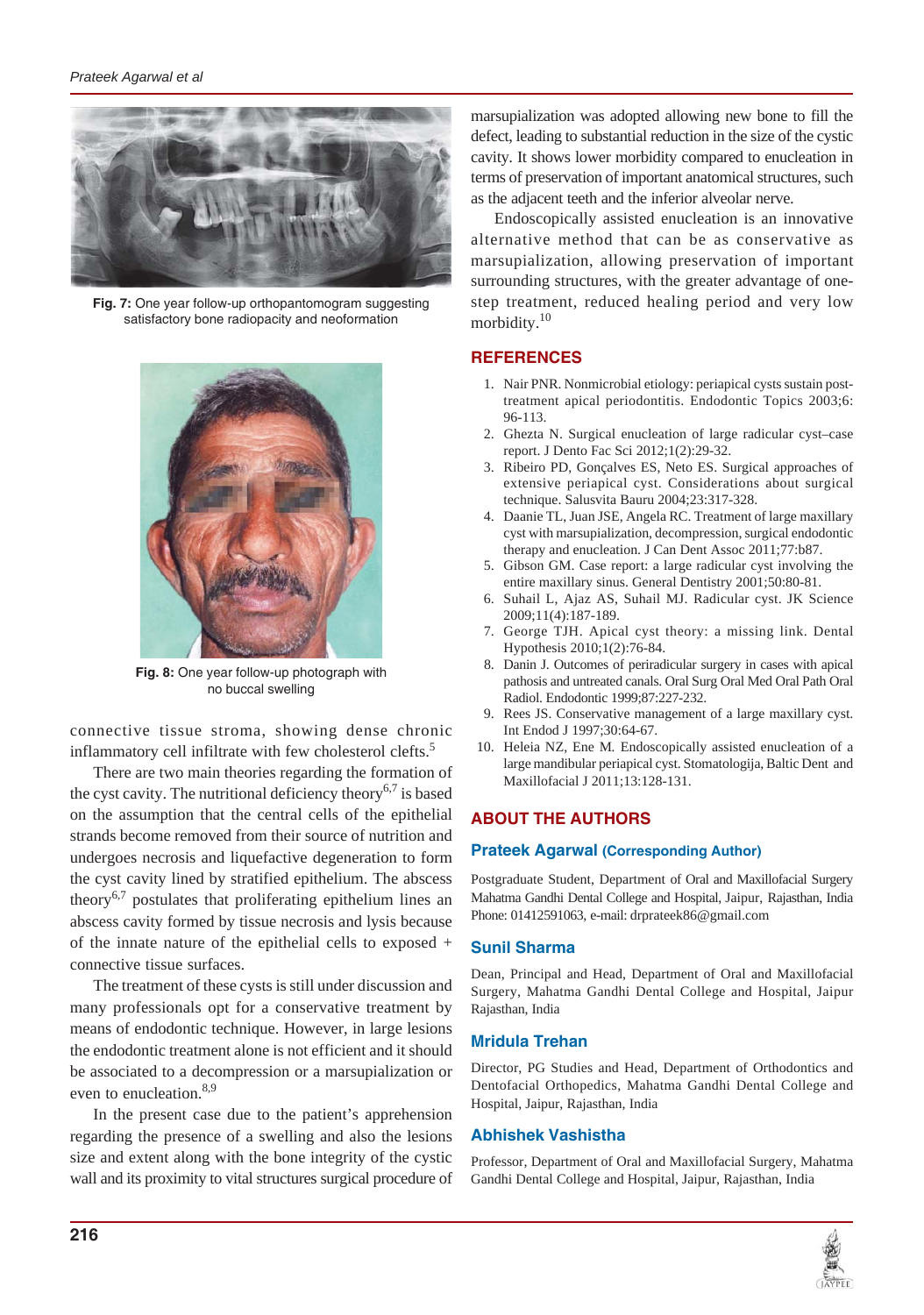# **World Journal of Dentistry**

# **Copyright Ownership and Legal Rights Statement**

#### **CONDITIONS FOR SUBMISSION**

You warrant that the work/contribution is your original research material and has not been published before and should not be under consideration of publication elsewhere except for previous publication in form of an abstract or as part of published literature (review or thesis) as may be included with the written permission of the copyright owners. You further warrant that the work/contribution (i) is not subject to any prior claim, encumbrance or agreement, (ii) will include appropriate warnings of harmful instructions, formulas and procedures, and (iii) will not contain any material that violates any copyright, personal proprietary or other right. This exclusive grant of rights under this Agreement means that you may not delegate, assign, sub-contract or license the work/contribution in whole or in part to third parties without the prior written consent of the Publisher.

If your work/contribution contains extracts or material from other copyright works, you will obtain at your own expense before a paper can be considered for publication along with written permission, which shall be forwarded to the Publisher on delivery of the work/contribution from each copyright holder to use and reprint such material in all versions, forms and media now or hereafter known, including all existing and future copyright and any renewals and extensions thereof anywhere in the world. Furthermore, you will identify such material (if any) in the work/ contribution and provide full and appropriate acknowledgement of its source. If such permissions are not obtained in a timely manner, you will provide substitute material, revise the work/contribution accordingly and obtain the requisite substitute permissions, if necessary. If relevant, you will obtain medical patient releases from patients if information about them or illustrations of them are used in the work/contribution.

#### **COPYRIGHT TRANSFER**

Once the corresponding author has signed the Copyright Transfer form, Jaypee Brothers would accept no change in authorship or in the order of the authors listed in the work/contribution. Also by signing the concerned form, the author reassigns the rights of copublishing, or translation, including the digital rights, if considered necessary in future to the publisher. In the advent of occurrence any dispute, the matter would be resolved within the jurisdiction of New Delhi court.

#### **LEGAL OBLIGATIONS**

While all care has been taken to provide accurate and correct information in accordance with the date of publication, neither the authors, editors nor publisher takes any legal responsibility for any unintentional omission or error. The publisher makes no expressed or implied warranty with respect to the information contained herein. The published material cannot be photocopied for the following purposes: general distribution, promotion, new works or resale. If this is required, specific written permission requires to be obtained from the publisher. Exclusive rights to reproduce and distribute the articles in this journal have been protected by copyright. This also covers the rights to reproduce or distribute the article as well as the translation rights. No material published in this journal can be reproduced in digital format or stored in form of electronic databases, video disks, etc without the prior permission from the publisher.

#### **1. COPYRIGHT TRANSFER FORM**

| I have read the above mentioned details related to copyright of the work/contribution submitted and I_ | the author of |
|--------------------------------------------------------------------------------------------------------|---------------|
|                                                                                                        |               |

\_\_\_\_\_\_\_\_\_\_\_\_\_\_\_\_\_\_\_\_\_\_\_\_\_\_\_\_\_\_\_\_\_\_\_\_\_\_\_\_\_\_\_\_\_\_\_\_\_\_\_\_\_\_\_\_\_\_\_\_\_\_\_\_\_\_\_\_\_\_\_\_\_\_\_\_\_\_\_\_\_\_\_\_\_\_\_\_\_\_\_\_\_\_\_\_\_\_\_\_\_\_\_\_\_\_\_\_\_\_\_\_\_\_\_\_\_\_\_\_\_\_

certify that I willingly assign the copyright of my work/contribution to the publisher M/S Jaypee Brothers Medical Publishers (P) Ltd., who will have the exclusive right of producing (in print or digital format) the complete work or any portion of it.

I hereby certify that the work which I am submitting to the publisher is my own and does not contain any matter which in anyway is infringement of the copyright law.

\_\_\_\_\_\_\_\_\_\_\_\_\_\_\_\_\_\_\_\_\_\_\_\_\_\_\_\_\_\_\_\_\_\_\_\_\_\_\_\_\_\_\_\_\_\_\_\_\_\_\_\_\_\_\_\_\_\_\_\_\_\_\_\_\_\_\_\_\_\_\_\_\_\_\_\_\_\_\_\_\_\_\_\_\_\_\_\_\_\_\_\_\_\_\_\_\_\_\_\_\_\_\_\_\_\_\_\_\_\_\_\_\_\_ \_\_\_\_\_\_\_\_\_\_\_\_\_\_\_\_\_\_\_\_\_\_\_\_\_\_\_\_\_\_\_\_\_\_\_\_\_\_\_\_\_\_\_\_\_\_\_\_\_\_\_\_\_\_\_\_\_\_\_\_\_\_\_\_\_\_\_\_\_\_\_\_\_\_\_\_\_\_\_\_\_\_\_\_\_\_\_\_\_\_\_\_\_\_\_\_\_\_\_\_\_\_\_\_\_\_\_\_\_\_\_\_\_\_\_\_\_\_\_\_

| Name:        |  |
|--------------|--|
| Date signed: |  |

#### **2. FINANCIAL DISCLOSURE**

This is to certify that I\_\_\_\_\_\_\_\_\_\_\_\_\_\_\_\_\_\_\_\_\_\_\_\_\_\_\_\_\_\_\_\_\_\_\_\_\_\_\_\_\_\_\_\_\_\_\_\_\_\_\_\_\_\_\_\_\_\_\_\_\_\_\_\_\_\_\_\_\_\_\_\_\_\_\_\_\_\_\_\_\_\_\_\_\_\_, the author of

do not have any commercial association or financial interest in the publication of this work/contribution.

**Name:** \_\_\_\_\_\_\_\_\_\_\_\_\_\_\_\_\_\_\_\_\_\_\_\_\_\_\_\_\_\_\_\_\_\_\_\_\_\_\_\_\_\_\_\_\_\_\_\_\_\_\_\_\_\_\_\_\_\_\_\_\_\_\_\_\_\_\_\_\_\_\_\_\_\_\_\_\_\_\_\_\_\_\_\_\_\_\_\_\_

Date signed: